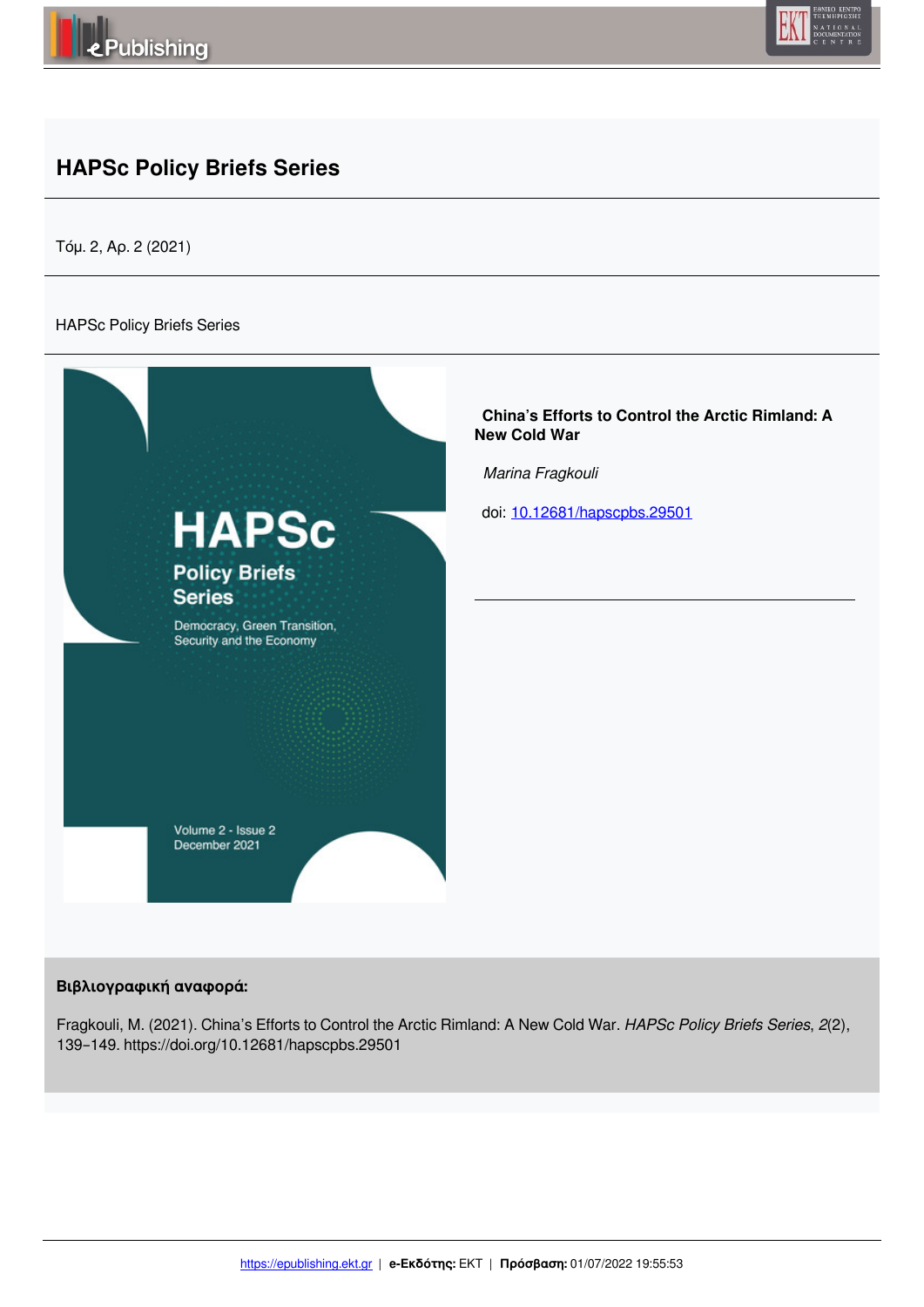

## **China's Efforts to Control the Arctic Rimland: A New Cold War<sup>1</sup>**

Marina Fragkouli<sup>2</sup>

## **Abstract**

In 2018, China released the much-expected White Paper and its Arctic policy in the region. China foresees the economic opportunities and realizes the territorial challenges as it seeks an active role in the Arctic opening. The White Paper outlines China's aspirations and strategies to develop the Polar Silk Road across the Arctic Ocean. As a non-Arctic state and without a claim of territory, China will likely have to rely on cooperation and invitation of Arctic states so as to advance its interests in that area. This policy brief outlines China's interests in the region as well as the socio-economic and environmental challenges that will be called to manage. Moreover, it examines the probability to be declared a greater Arctic player through the emergence of the Polar Silk Road and possible shifts in the current status quo and the balance of power in the region. Thus, taking all these into account it briefly suggests four possible measures.

**Keywords:** China; environment; Arctic; Polar Silk Road; natural resources; strategy; EU

## **Introduction**

China' s rise and the world' s shift to a multipolar system have contributed to China' s growth as a major player in the Arctic, becoming an important "Arctic stakeholder" and playing a significant part, as a polar power, among global giants. It's an indisputable fact that China's strong interest and the opportunities offered in the region stem from the urgent need for traditional and non-traditional security, technological and science research, as well as natural and economic resources. The intensification of energy cooperation with Russia and the creation of economic partnerships in the Arctic region reveal Beijing's ambitions and its strategic presence there (Pelaudeix, 2018). By using Polar Silk Road (PSR), China can secure free transportation through the Arctic route and avoid passing through the sea-lanes of Malacca Strait, the Panama Canal, or the Somalian Coast, which may have a negative effect on either security or economic issues. Not to mention that the abundance of economic and natural resources in polar regions enables China to alleviate its energy security problems and utilize its "near arctic state" position to stake out the exploration and exploitation of natural resources, such as Arctic' s natural gas and oil reserves (Eiterjord, 2019). Furthermore, it is evident that China's intention is to expand its influence and interest in polar affairs. Notwithstanding the paramountcy of the political goals at the present, it's an inescapable fact that Beijing's economic interests will increase soon (Brady, 2019). Nonetheless, the Polar Silk Road (PSR) may also generate

<sup>&</sup>lt;sup>1</sup> To cite this paper in APA style: Fragkouli, M. (2021). China's Efforts to Control the Arctic Rimland: A New Cold War. *HAPSc Policy Briefs Series, 2*(2), 139-149. DOI: 10.12681/hapscpbs.29501

<sup>&</sup>lt;sup>2</sup> Department of International and European Studies, University of Piraeus, Greece.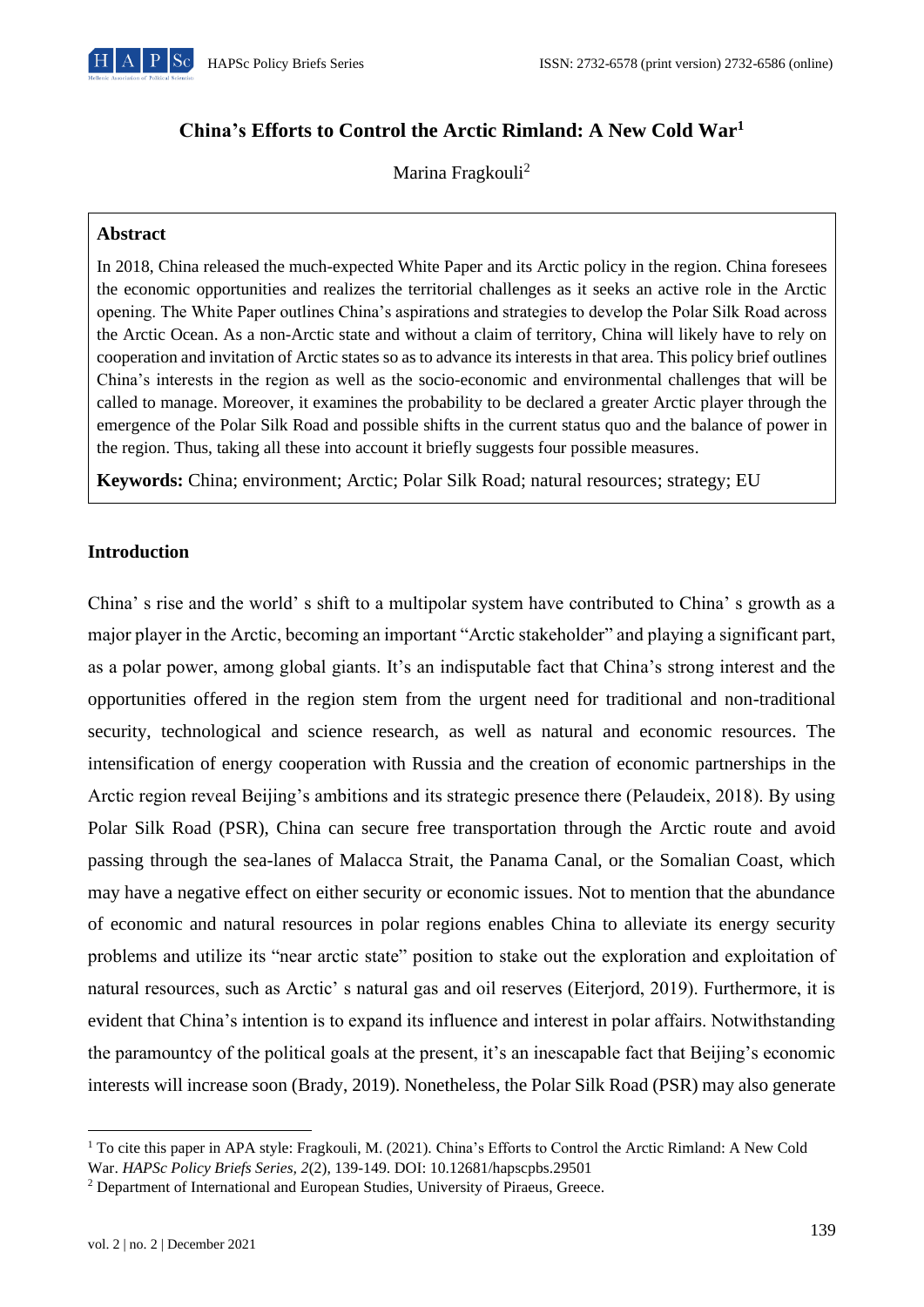

numerous environmental and social negative effects on the PSR countries and regions. Consequently, the emerging challenges from the developing infrastructure require strong political unity and will by the Member States of the EU and their partners, in order to address environmental, social, political and security issues and finally achieve a win-win outcome.

As the average global temperature on Earth continues to increase, the inevitable result is the rapid ice melting in the Arctic region with the climate impacts having already hit the surrounding countries. Provided that the Arctic Ocean may no longer be covered by sea-ice but water, the Northeast Passage will be accessible by 2050, considering also the annual near-surface air temperature change (Havnes, 2020; Stroeve & Notz, 2015). Despite all economic benefits which may result in a significant economic growth, environmental and social effects pose a threat to the Arctic ecosystem and the residents of the nearby regions. Organochlorine and microplastic pollution, ship discharge, air pollution and ocean dumping are just a few examples of the general ecological disaster (Dietz et al., 2019; Obbard, 2018). The absence of comprehensive governance structure in the Arctic has continually been drawing the attention of academics, non-governmental organizations, and policy makers alike. We should also pay close attention to the fact that there is not a treaty to supervise the Arctic affairs and much of the region constitutes international waters (Assef, 2018).

As temperature in the Arctic region has risen by 3 to 4◦C and Arctic ice keeps melting, commercial enhancement of new trade routes and the exploitation of natural resources become increasingly viable. At the same time, economic opportunities hasten the international jostling for control in the Arctic region.



#### **Figure 1: Arctic Sea Ice Extent**

Source: Satellite observations. Credit: NSIDC/NASA, 2021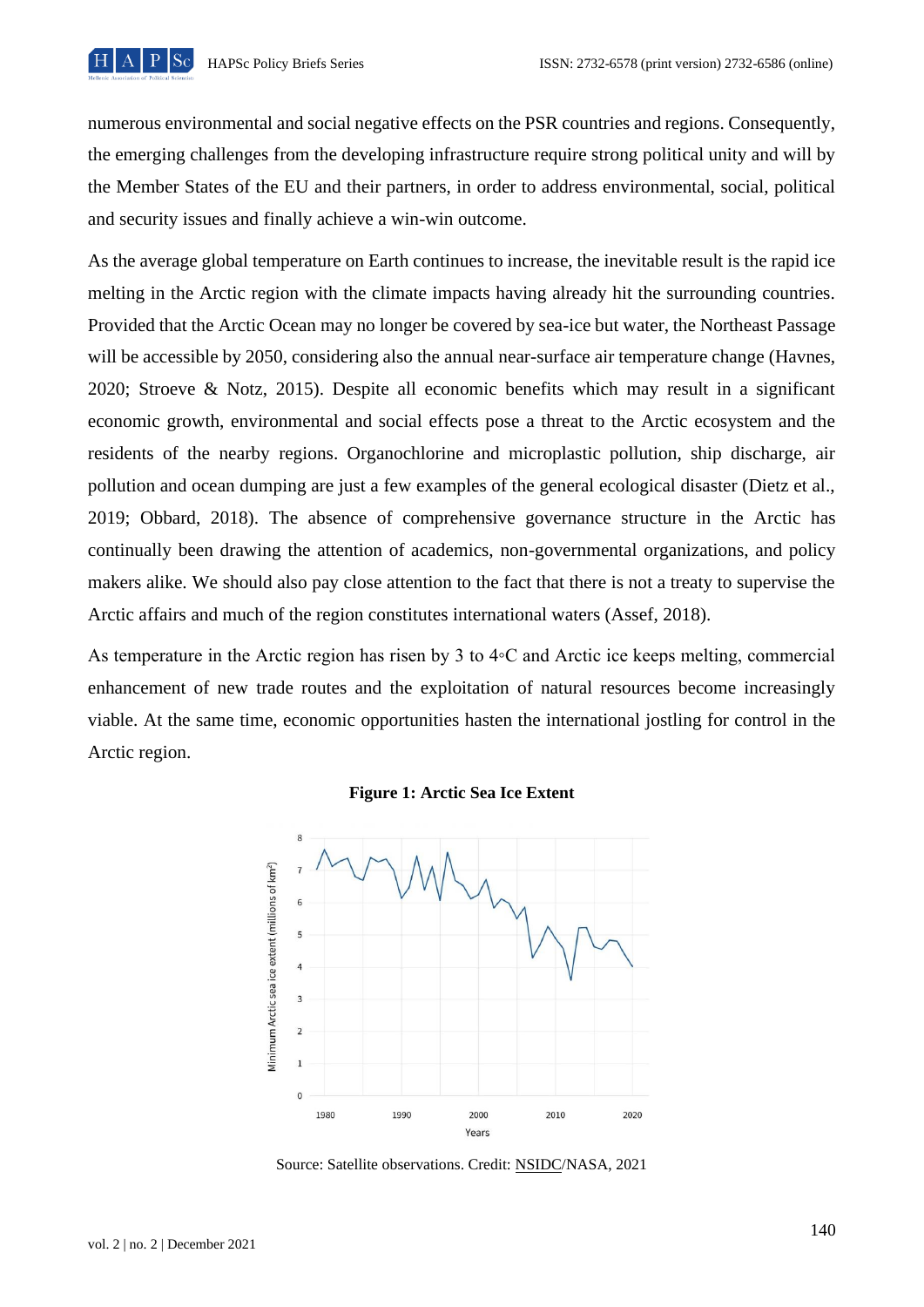

The emerging governance challenges that take place in the Arctic region could provoke conflicts. Thus, increased military presence and Arctic region's military buildup have inevitably become essential tools for the security of the region. Territorial conflicts and the maritime disputes that arise from diverging interpretations of UNCLOS, require particular attention too. The commercial development through PSR also accelerates the development of non-security policies in order to confront environmental and social risks, such as rescue operations and oil spills, that may hazard human health, security and safety. Notwithstanding, a direct conflict over the Arctic is very unlikely, according to academics and experts who have studied the plausibility of conflict in the region (Osthagen, 2019).

#### **The Blue Economic Passage**

The concept of "Silk Road on Ice", as originally proposed by Sergey Shoygu, the Russian Minister of Emergency Management, did not attract much attention at "the Arctic: Territory of Dialogue" Conference, which took part in 2011. However, in 2012, Beijing took the initiative to employ the icebreaker "Snow Dragon" in order to pass through the Arctic Sea Passage from Qingdao to the Arctic Circle and conduct research activities. Since 2013, China - together with five other states (Japan, Italy, India, South Korea, and Singapore)- has obtained observer status in the Arctic Council, with Chinese stakeholders having a great interest in the development of PSR and both an effective and active participation in Arctic affairs (Tillman et. al., 2018). In 2016, the construction of Russia's Arkhangelsk port began with China's financial contribution, which is to be completed by 2035, and a year after China's president Xi Jinping included in the agenda the collaboration with Russia and the construction of the Blue Economic Passage through Arctic navigation routes. On the basis of Sino Russian policy coordination, in 2018, Polar Silk Road was involved in China's Arctic Policy as an extension of China's Belt and Road Initiative (BRI), in view of closer international coordination in commercial strategy issues, relating to a sustainable energy supply system offering economic viability, ecotourism, greenhouse gas abatement, through lower carbon emissions, and aquacultural food trade (Havnes, 2020). The main purpose of BRI and its following infrastructure projects is to better link China to the foreign market and particularly Europe through marine and rail trade and telecommunication facilities (Lin et al., 2019). This project, which presently engages over 150 countries, gave prominence to China's investments and concomitant to the strategic and political importance of many regions worldwide, including the Arctic. China therefore is examining the potential of shipping through the Polar Silk Road, taking the Northern Sea Route in the Russian Arctic (Bernett, 2015). China's Arctic Policy was officially established in the 2018 Arctic White Paper,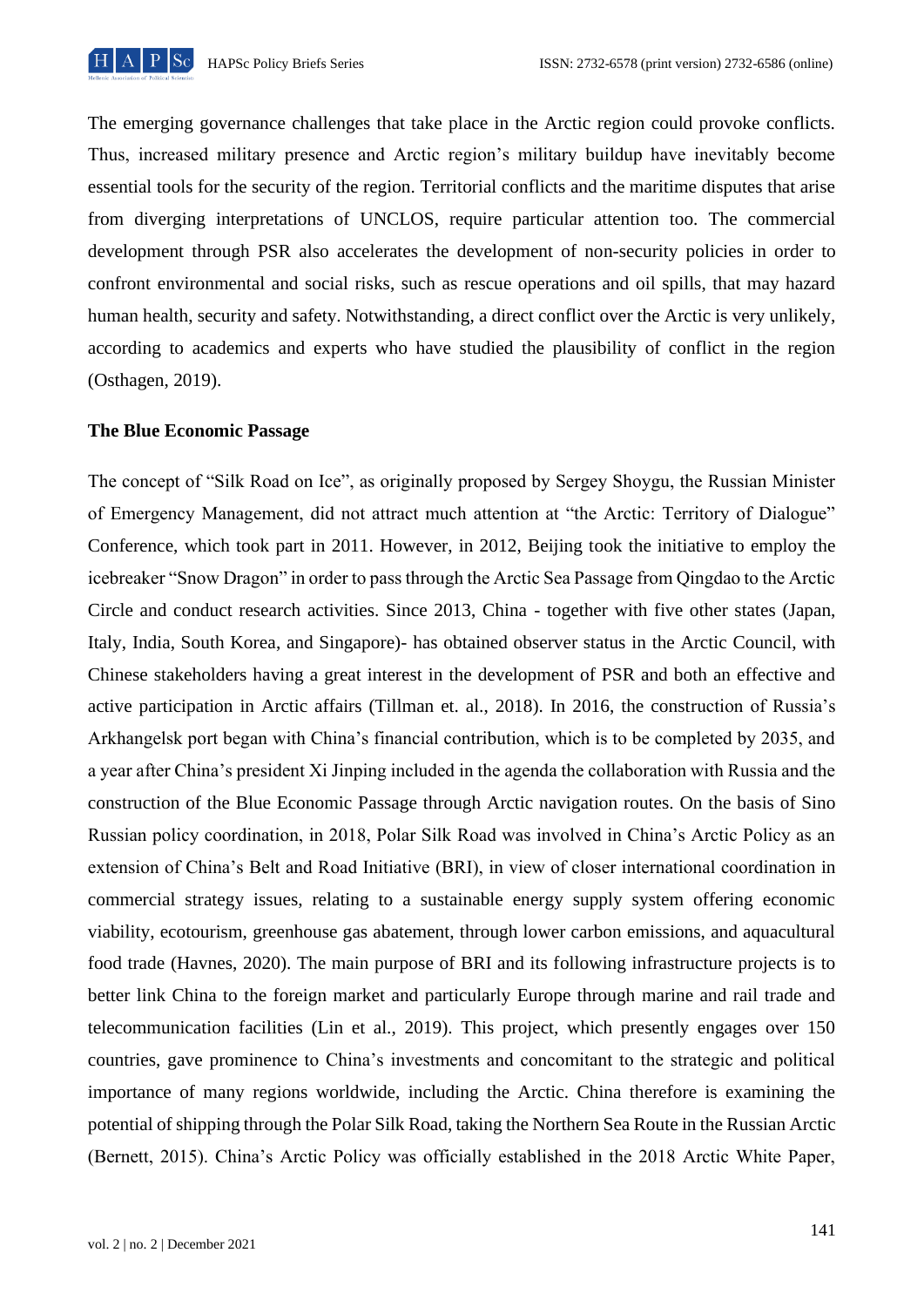

declaring itself a "near-Arctic state", despite its lack of an Arctic border (Eiterjord, 2019). This rationale began to gain ground when Beijing attempted to obtain formal observer status within the Arctic Council - an intergovernmental forum established in 1996 in order to deal with environmental and soft-policy issues - with the purposes of coordination and regional cooperation, multilateral and bilateral affairs, climate change, ecological environment, economic development, global governance and interaction. It includes the eight Arctic States (Canada, Greenland, Iceland, Norway, Sweden, Finland, Russia, and the United States), as well as six Permanent Participants who represent the indigenous, such as the Inuit who originate from the Thule culture, and local communities, such as Nunavut (Lanteigne, 2014). Finland currently holds the Chair. A growing number of actors have also requested to have the observer status by the Council. Among the actors are China, India, EU, and Germany. However, the reasons why EU's request to be an Arctic member is still pending acceptance, given, on the one hand EU's diplomatic dispute with Canada occasioned by EU's ban on Canada's seal hunting and, on the other hand EU-Russia conflict over Ukraine and Crimea (Osthagen, 2019). Furthermore, except for China, South Korea and Japan are also involved in Arctic development. Through this multilateral forum with its East Asian neighbors, Beijing aims at the coordination of their interests and policies and the increase of Asia's status in Arctic governance. All of them also have a keen interest in LNG imports from Russia (Biedermann, 2020). Projects like the Yamal LNG project in Siberia will lessen China's vulnerability to the "Malacca Dilemma, the "choke point" trade route (Assef, 2018).

China has also declared its respect towards sovereignty and territorial rights of the states around the Arctic, on the basis of 1982 UNCLOS Agreement, and its unwillingness to dispute norms and rules in the region (Lim, 2018). Inferentially, China aims to achieve international cooperation rather than competition (Heininen et. al., 2020).

As regards the environmental challenges, the current state of the Arctic is undoubtedly more susceptible to climate crisis than most other regions of the world if we especially consider how sparsely populated and the concomitant deficient human action in the arctic ecosystem, which is exposed constantly to fragilities and vulnerabilities. Not to mention the major industrialized economies of the EU that also have a great impact. Hence, the current changes are the outcome of the direct climate impacts, as well as the indirect socio-economic and political effects, which may have multiple impacts on the whole planet and also affect people in numerous ways (Tillman et. al, 2018).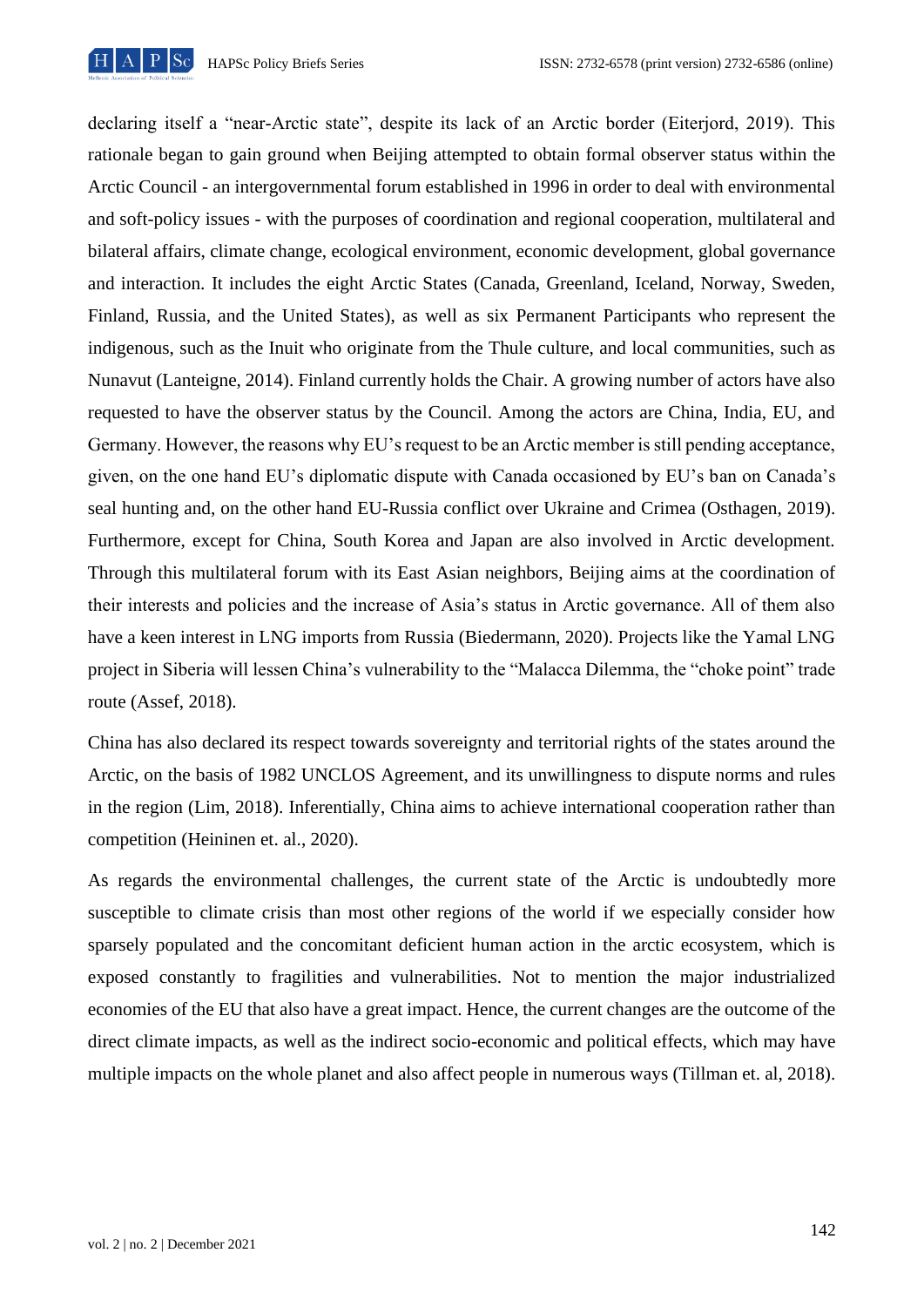

#### **Why is strategically important China's involvement in the Arctic?**

Despite the Arctic's isolation, China can gain strategically important benefits from its active involvement in Arctic affairs and the opening of the region.

## *Economic Rationale and Distance to Europe*

It is anticipated that PSR can lessen the distance and current sea routes to Europe from China up to 15 days in comparison with the Malacca/Suez Route. For instance, the distance from Shanghai to Hamburg will be reduced by 2,700 nautical miles through the Arctic (Oxford Analytica). Given that, not only the cost is lower through lower fuel consumption, but also cuts down greenhouse emissions and reduces the environmental footprint. China also can export goods to Europe and beyond, through faster and less expensive routes (Chater, 2016)

## *Geopolitical Rationale*

China's reliance on the Straits of Malacca and the potential vulnerability of China to a US navy blockade led Chinese policymakers to search for alternative sea routes. Any such action would threaten China's energy security and its energy supplies, especially if we consider that nearly threequarters of its oil imports stem from the Strait.

#### *Partnership*

The partnership between China and Russia and the mutual benefits from the PSR make impossible the "close" of the Northern seaway compared to the United States of America. Russia is more experienced in Arctic shipping and foreign ships will be under Russia's escort and its icebreakers. More specifically, Russia holds more than 40 icebreakers, while China and the US have only two. Considering the average cost of building an icebreaker at about 700 million dollars and the time needed, it's not in China's best interest to invest in this at this time. Russia, through PSR, aims at the collection of transit fees and the hydrocarbon extraction in its northern regions. Generally, China wishes to play a greater and more active role within the Arctic Council (Peng & Wegge, 2015).

#### *Energy security*

The Arctic Ocean is believed to have huge amounts of mineral deposits such as copper, nickel, gold, coal, uranium, diamonds, and tungsten and produces 25% of the world's natural gas and 10% of its oil. China's economic development and industrialization as well as its demand for hydrocarbons complete Russia's demands for non-western trade routes and attracting foreign investments for the exploitation of resources in the Yamal Peninsula (Oxford Analytica, 2018).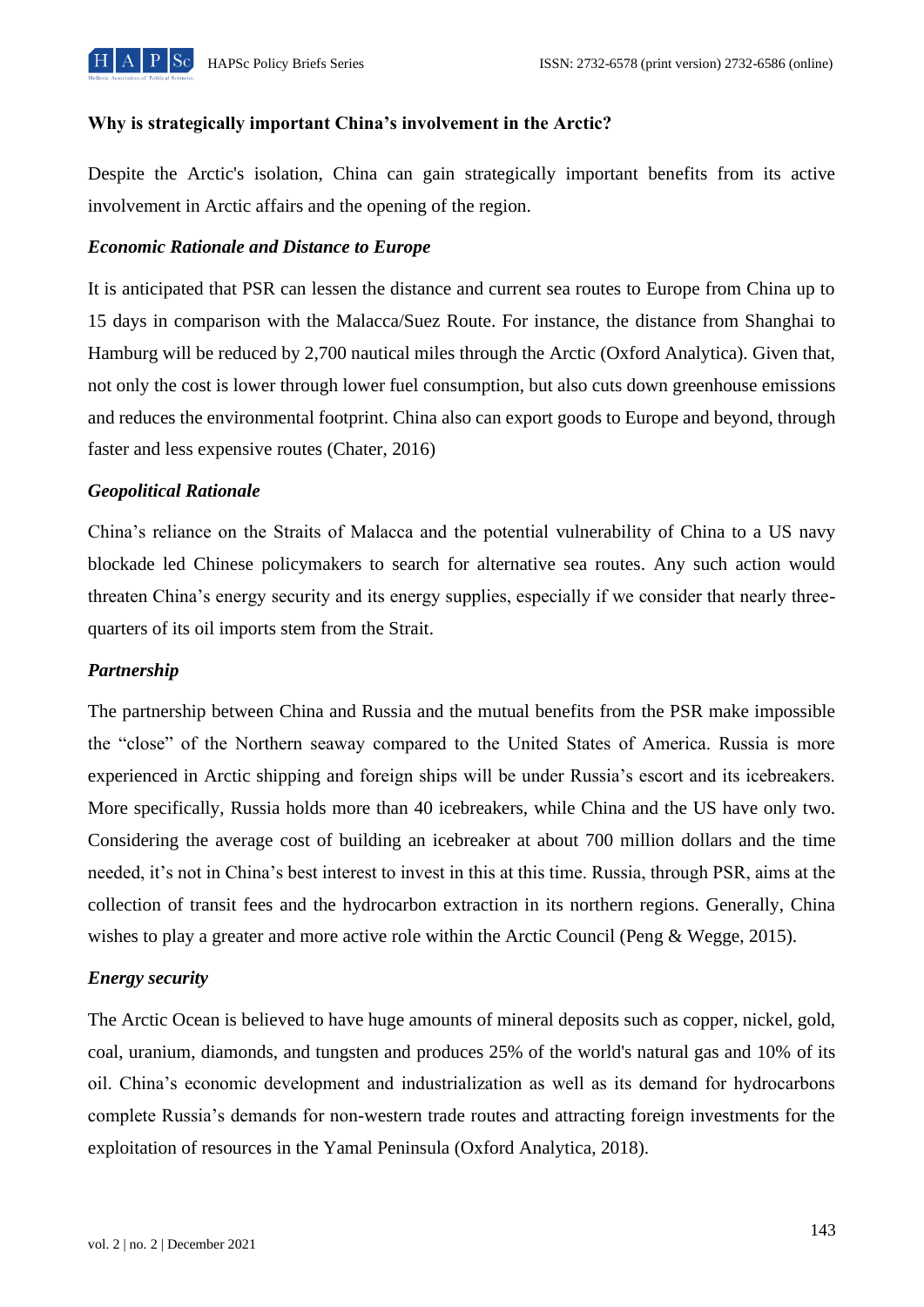

#### *Science and Technology*

Access to the Arctic regions is vital for the roll out of the BeiDou Navigation Satellite System (BDS), its space science program and the accurate forecasting of weather in China (Brady, 2019). In general, the pursuit of growing activities in the Arctic makes obvious China's intentions. The shortened trade routes linking East Asia to Europe and North America as well as the access and exploitation of physical resources, which are plenty of untapped mineral reserves, from the world's largest energy consumer consist only of a few purposes (Lim, 2018). What's more, China will be more conscious of being exposed to emerging challenges resulting from the environment and the rising sea levels. What can be assured is that China and Russia are having the same field of vision. Specifically, the alliance between China and Russia aims to deploy capital in cooperation with other nations, particularly in the West (Assef, 2018). As the two countries are economically aligned in the development of the region, on the one hand, China contributes through the export of technology and skills in order to secure its energy safety and on the other hand, Russia anticipates partners and external capital to develop vast energy reserves which may enhance its economic output.

## **The Arctic Paradox**

From the standpoint of global climate change mitigation, increased exploitation of new hydrocarbon sources affects the environment through their combustion and the release of carbon dioxide (CO2) or other greenhouse gases. At the same time, new and shorter sea routes through the Arctic region offer both economic benefits and emission savings, but the severe environmental effects of increasing transportation introduce an "Arctic Paradox" and diminish societal security. The multidimensional challenges and risks that Arctic states should encounter through the adoption of proper national policies and strategies on the Arctic, drive also non-arctic states to take national policies on the Arctic in order to prevent the exacerbation of climate change (Heininen et al., 2020).

Concerning the local populations and the indigenous people, in particular the Inuit, of the Circumpolar North, growing economic expansion and economic activities prevail over the environmental challenges according to neoliberal and neorealistic approach. Therefore, a dilemma has spawned from the Arctic chessboard: Expanded economic activities and the attendant need for advanced environmental technologies in order to achieve climate and economic sustainability, may give rise to economic prosperity and more diversified employment opportunities. Nonetheless, having influence over Arctic resources, should be put a lid on powerful international players and enforce the development of severe environmental regulations, so as to curtail not only the degradation of traditional means of life, culture and values, but also the environmental, health and social issues.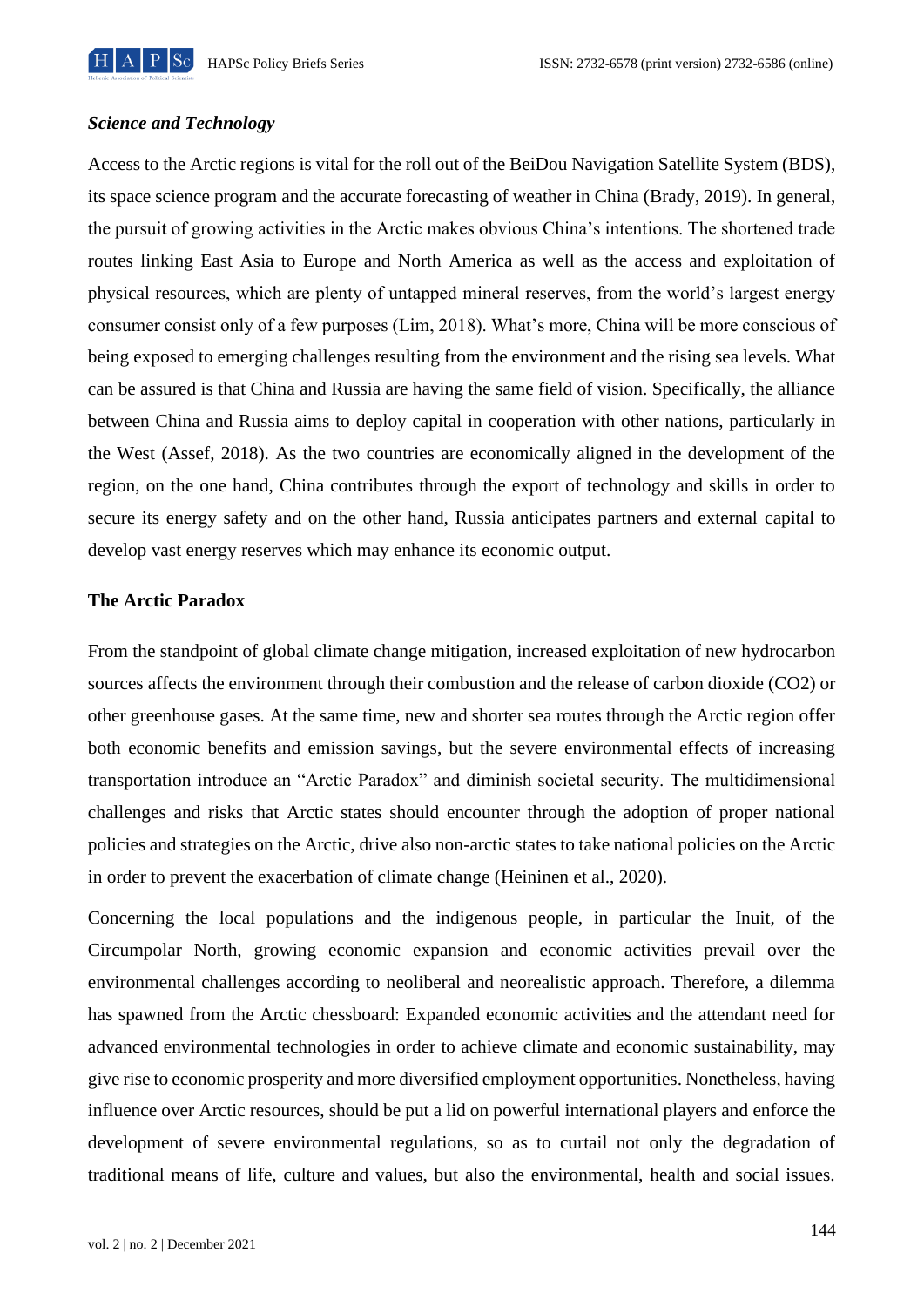

Accordingly, Arctic populations could develop more easily self-determination and certainty about the sustainability of the local communities (Heininen et al., 2020).

## **Arctic environment in jeopardy**

Although climate change poses a threat to Arctic Circle's security, nuclear safety, radiation protection, radioactive waste management and the state of emergency are defined as the main environmental problems that should be rigorously adhered to by all Arctic States to lessen the likelihood and repercussions of accidents (e.g., AMAP Report 1997). As Heininen emphasizes, the hectic race of arms in the Cold War without considering the following repercussions, such as the environmental degradation using land and sea areas for military purposes, nuclear accidents and leakages, nuclear weapons testing and deployment and the abandoned garbage, toxic and radioactive waste, led to a greater concern about environmental issues. The environmental awareness due to 1980s and 1990s contributed to the transformation of "militarized" Arctic into "environmentalized" and jeopardies were "reconceptualize", making environmental challenges visible. Moreover, long range transboundary pollutants apply more pressure to the vulnerable Arctic ecosystem. In principle, pollutant elimination is pertained to environmental policy and the responsibilities are distributed among EU and its member states. Both have competence and can join international environmental agreements (Koivurova et. al., 2011).

The Arctic region not only is warming at twice of the rest of the world's rate, but also receiving simultaneously a growing amount of air pollution. The accelerated Arctic warming has caused vegetation's response and wide-ranging greening at high latitudes (Smith et. al., 2020). This Arctic "greening" phenomenon, which affects productivity, vegetation composition and biomass, denotes the terrestrial impacts of climate change across the circumpolar Arctic. Nevertheless, it has been reported an overall decline in greenness in recent years and a reversal of greening drivers into a widespread extent of browning, because of extreme events and winter warming (Phoenix & Bjerke, 2016).

#### **The "Cold" views of the EU**

The European Union has become closely and actively involved in the Arctic since 1990 with the Barents Euro-Arctic Council as well as with Sweden and Finland's inclusion to the EU. The main reason that Arctic caught the EU's attention was the geopolitical implications of climate change (Offerdal, 2011). Consequently, it managed to have a regulatory and research impact on Arctic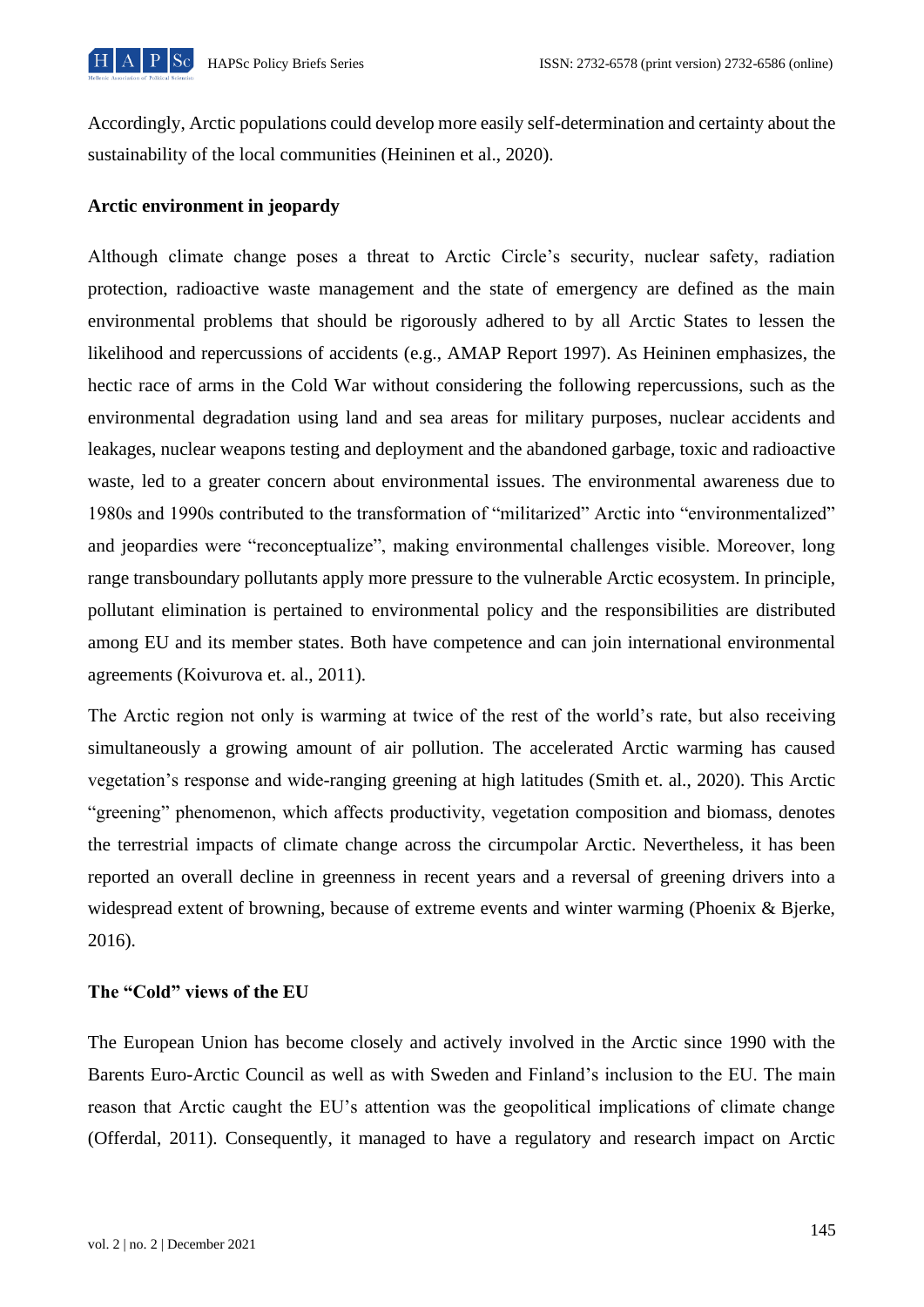

regimes besides its Arctic engagement through trade and fishing agreements (Miller & Hildenbrand, 2019).

The EU, as a major economic and geopolitical power, has a fundamental interest in promoting multilateral collaboration in the Arctic and assumes its responsibilities in the struggle against climate and biodiversity crises. The EU's environmental footprint and its urgent need for physical resources from the region necessitated its engagement in the Arctic, with the European Green Deal becoming the flagship of its action plan (European Commission, 2021).

However, the EU's engagement in the Arctic is characterized by ambiguity. On the one side of the coin is the fact that the EU can secure commercial opportunities and regulation. On the other side, Union's involvement is due to its lack of direct access to the Arctic Ocean, its paternalistic perception towards Arctic challenges and its "solution provider" role and at last lobbyists, who try to influence and put pressure on climate, animal, or economic affairs (Offerdal, 2011). Generally, the EU has an overriding interest in contributing and taking part in the international debate on the region, adjusting its Global Strategy to the Arctic area of interest and promoting especially its relations with Russia. Notwithstanding, the EU's Arctic Policy has recently taken a more moderate approach, taking into consideration the current regional regimes. The EU's role in security issues is restricted to providing consultative support through forums like the Arctic Security Forces Roundtable and through its participation in relevant conferences in the north, organized, for instance, by the Barents Regional Council. What's more, the relatively amicable and neighborly relationships that prevail in the region, do not require any security operations and Union's presence (Kuus, 2020).

Even though its role is bound to security issues and engagements to regional level, the EU and its member states shall play a profound part in setting the Arctic's trajectory. EU-China, EU-US, and EU-Russia relations, all have the Arctic region as the interface between them, comprising an arena for good-will and relations while making a positive spill-over effect feasible. Due to EU's systematic components its involvement in the Arctic is becoming more achievable, although this may meet with Arctic actors' negative reactions (Peng & Wegge, 2015).

The long-term strategic landscape for the northern affairs should be of prime concern for the Members of the European Parliament, the EU, and its member-states. In addition, considering, in many cases, the unawareness of Arctic actors about the EU's potential contribution, EU policymakers should be duly informed of the Arctic region and its challenges. Taking also into account that the north comprises, for the EU, one of three fundamental regional neighborhoods of great importance from a geopolitical perspective, finding out the complexities shall be a priority (Osthagen, 2019).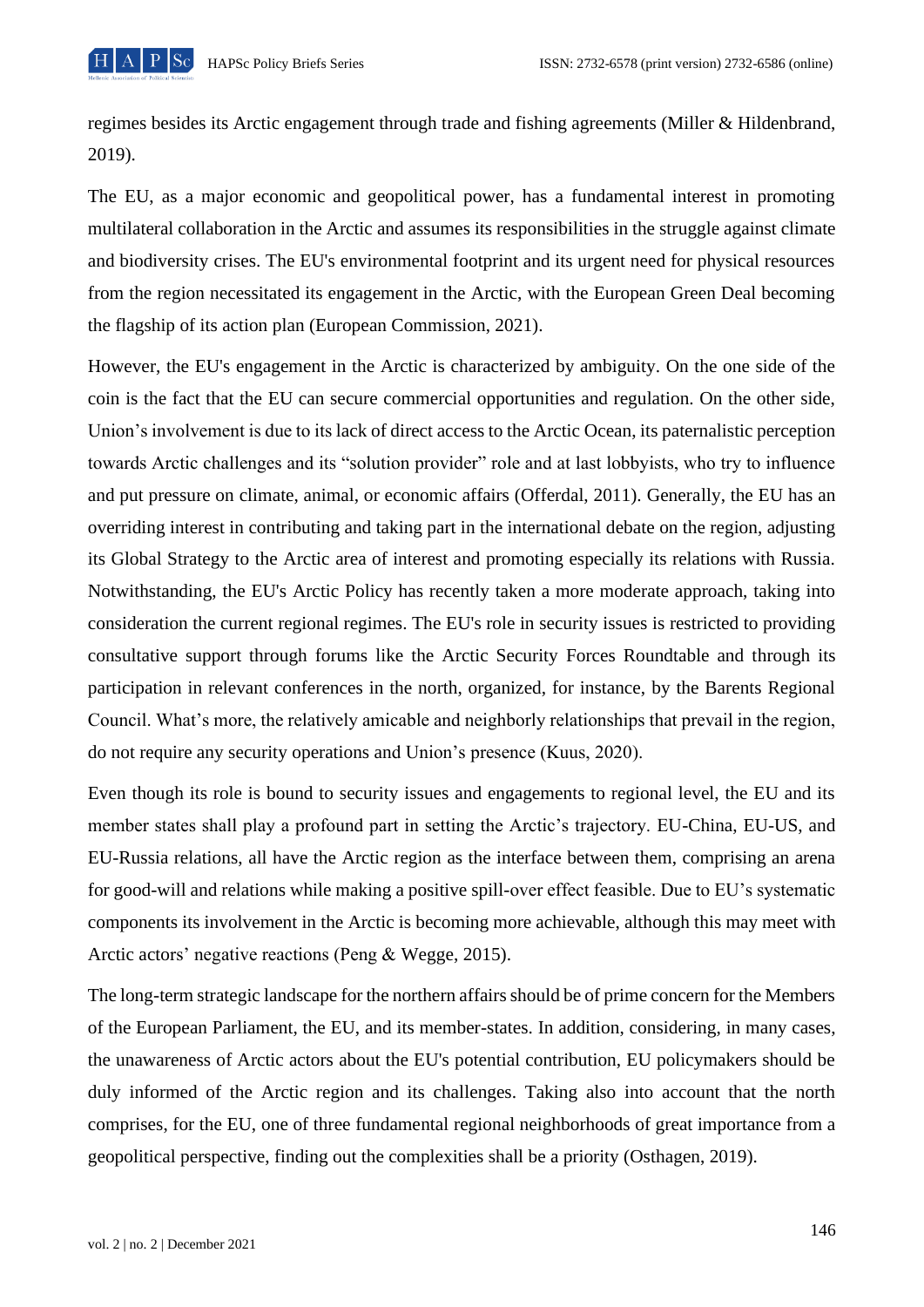

#### **Policy Recommendations**

On the basis of what has been discussed, four policy recommendations on China's role in the Arctic can be formulated:

▪ China's Arctic strategy needs to have sustainable development at the top, not only for the promotion of environmental protection, but also for climate change mitigation. Ensuring the sustainable use of the Arctic resources is a milestone for every Arctic-state in the region.

▪ China also needs to recognize indigenous peoples' rights, who often must struggle for the management of their land's natural resources and the recognition to use them according to their way of life in order to secure their existence in the future.

▪ Beijing should also consider the hard law enforcement and an efficient compliance regime to preserve high environmental standards in the Arctic and prevent Chinese companies' overharvesting. Strict environmental criteria shall also be integrated into China's domestic law as a prerequisite for authorizing overseas investments, strengthening the Arctic's green image.

▪ Finally, a new international regime for the Arctic governance and generally governance mechanisms is recommended, which will promote peace and stability, address security issues, and supervise international waters, as the Arctic Council is restricted from moderating such issues. The EU's wide involvement may also contribute to the address of important Arctic challenges (Ostahagen, 2019).

#### **Concluding Remarks**

China's emerging role in the Arctic has been characterized as mildly revisionist, reflecting its respect to regional norms and rules. At the same time, China's development to a great power has led to its growing Arctic presence and its hegemonic role on the path, also having a larger role in Arctic's policy making despite its lack of arctic borders. While China's strategic visibility and core concerns have been increased in regions of great importance, the Arctic has sought to preserve the identity of "partner" and act as a responsible global power (Amatulli, 2017). However, in order for China to succeed in the Arctic, it is crucial to ensure sustainability and protect the fragile Arctic environment. To sum up, according to what has been analyzed in this article, China is expected to acquire a prominent role through the years in addressing Arctic issues, due to the fact that the Arctic region will attract global attention and accordingly global actors will be included in handling Arctic challenges. Historically, new transport routes have been connected with radical shifts in the balance of political and economic power (Blunden, 2012). Will the emergence of PSR affect the international balance of power and the current status quo?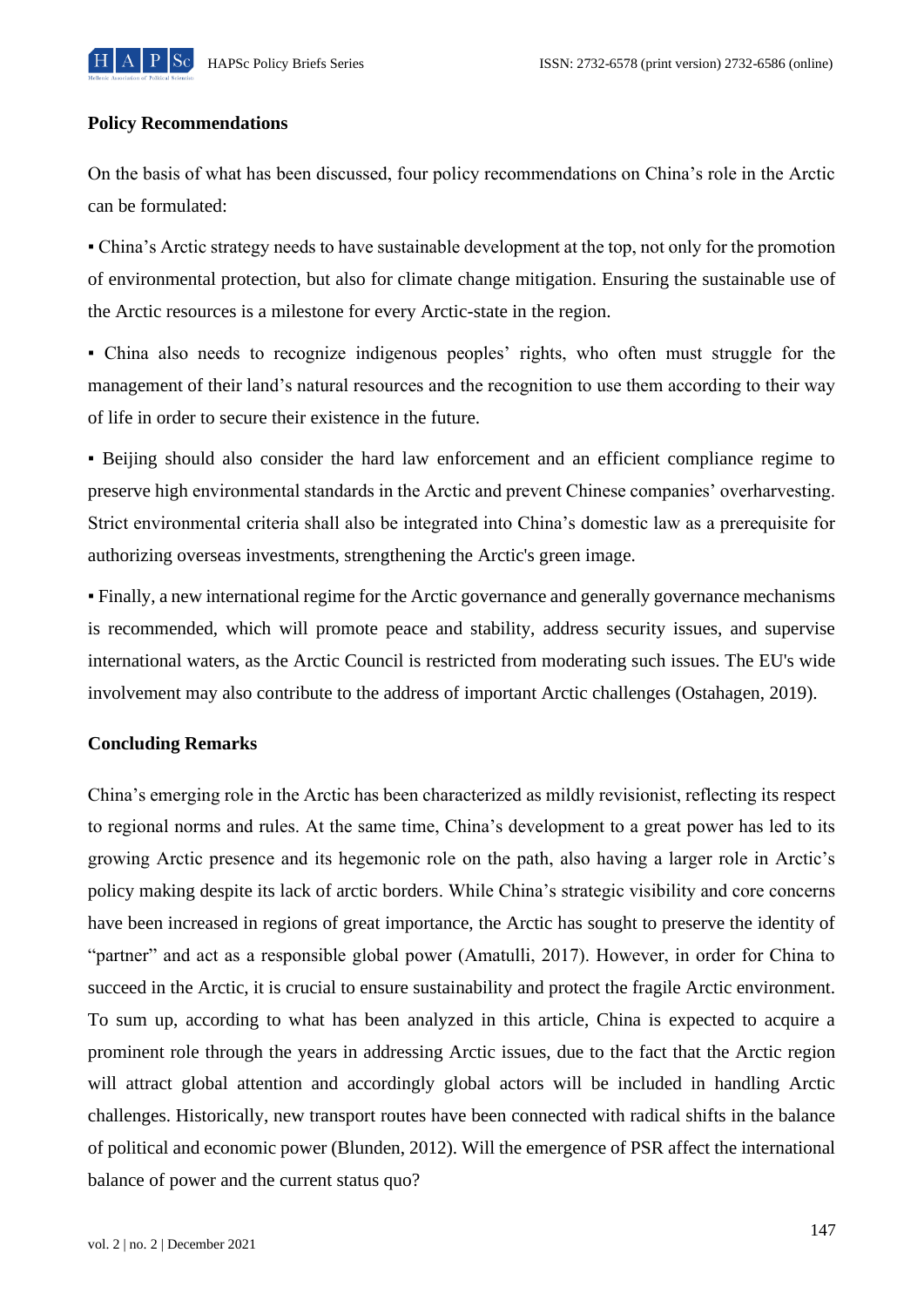#### **References**

- AMAP (1997). *Arctic Pollution Issues: A State of the Arctic Environment Report*. Arctic monitoring and Assessment Program (AMAP), Oslo, Norway. Available at: https://www.amap.no/documents/doc/arctic-pollutionissues-a-state-of-the-arctic-environment-report/67 (Accessed: 26/10/2021).
- Amatulli G. (2017). The role of China in the Arctic: challenges and opportunities for a sustainable development of the region. *Jindal Global Law Review*, 8(1), 103–110.
- Assef, N. (2018). China's Polar Silk Road: Overview, Challenges & Opportunities. Retrieved from https://dx.doi.org/10.2139/ssrn.3179218 (Accessed: 23/10/2021)
- Biedermann, R. (2020). China's impact on the European Union's Arctic policy: critical junctures, crossovers, and geographic shifts. *Asia Europe Journal*, 1-21.
- Blunden, M. (2012). Geopolitics and the Northern Sea Route. *International Affairs,* 88(1), 115-129.
- Brady, A. (2019). *China as a rising polar power: What it means for Canada*. A Macdonald-Laurier Institute Publication.
- Chater, A. (2016). Explaining Non-Arctic States in the Arctic Council. *Strategic Analysis*, 40(3), 173-184.
- Eiiterjord TA (2019). China's busy year in the Arctic. The Diplomat. Available at: https://thediplomat.com/2019/01/chinas-busy-year-in-the-arctic/ (Accessed: 29/10/2021).
- European Commission (2021). Questions and answers on the EU's Arctic Strategy. European Commission.<br>Available at: https://ec.europa.eu/commission/presscorner/detail/en/aanda 21 5164 (Accessed: Available at: https://ec.europa.eu/commission/presscorner/detail/en/qanda\_21\_5164 22/10/2021).
- Havnes, H. (2020). The Polar Silk Road and the People's Republic of China's role in Arctic governance. Journal of Infrastructure, *Policy and Development,* 4(1).
- Heininen, L. (2020). Before Climate Change, 'Nuclear Safety' Was There—A Retrospective Study and Lessons Learned of Changing Security Premises in the Arctic. In: Heininen, L. & Pirot, H. (eds). *Climate Change and Arctic Security-Searching for a Paradigm Shift. Palgrave Macmillan*, 107-129. Available at : https://doi.org/10.1007/978-3-030-20230-9 (Accessed 22/10/2021).
- Heininen, L., Everett, K., Padrtova, B. & Reissell, A. (2020). Arctic Policies and Strategies-Analysis, Synthesis, and Trends. IIASA, Laxenburg, Austria. Available at: 10.22022/AFI/11-2019.16175 (Accessed: 22/10/2021).
- Isla H. Myers-Smith, Jeffrey T. Kerby, Sonja Wipf (2020) Complexity revealed in the greening of the Arctic. *Nature Climate Change*, 10, 106–117.
- Koivurova, T., Kokko, K., Duyck, S., Sellheim, N., & Stepien, A. (2011). The present and future competence of the European Union in the Arctic. *Polar Record*, 48(4), 1 - 11.
- Lanteigne, M. (2014). China's Emerging Arctic Strategies: Economics and Institutions. University of Iceland Press. Available at: http://hdl.handle.net/11250/285164 (Accessed: 22/10/2021).
- Lim, K. S. (2018). China's Arctic Policy and the Polar Silk Road Vision. In Heininen, L. & Exner-Pirot, H. (Eds.) Arctic Yearbook 2018, 420-432, Northern Research Forum. Available at: https://ssrn.com/abstract=3603710 (Accessed: 22/10/2021).
- Lin, S., Sidaway, J., & Woon, C. (2019). Reordering China, Respacing the World: Belt and Road Initiative (一带 一路) as an Emergent Geopolitical Culture. *The Professional Geographer*, 71(3), 507-522.
- Lindsey, R., & Scott, M. (2020). Climate Change: Arctic Sea ice summer minimum. Climate.gov. Available at: https://www.climate.gov/news-features/understanding-climate/climate-change-arctic-sea-ice-summerminimum (Accessed: 12/11/2021).
- Miller, M., & Hildenbrand, A. (2019). Perspectives from the Arctic as a Strategic Space: Geopolitics of the Northern Flank. The George C. Marshall European Center for Security Studies, 38. Available at: https://www.marshallcenter.org/en/publications/security-insights/perspectives-arctic-strategic-spacegeopolitics-northern-flank-0 (Accessed: 22/10/2021).